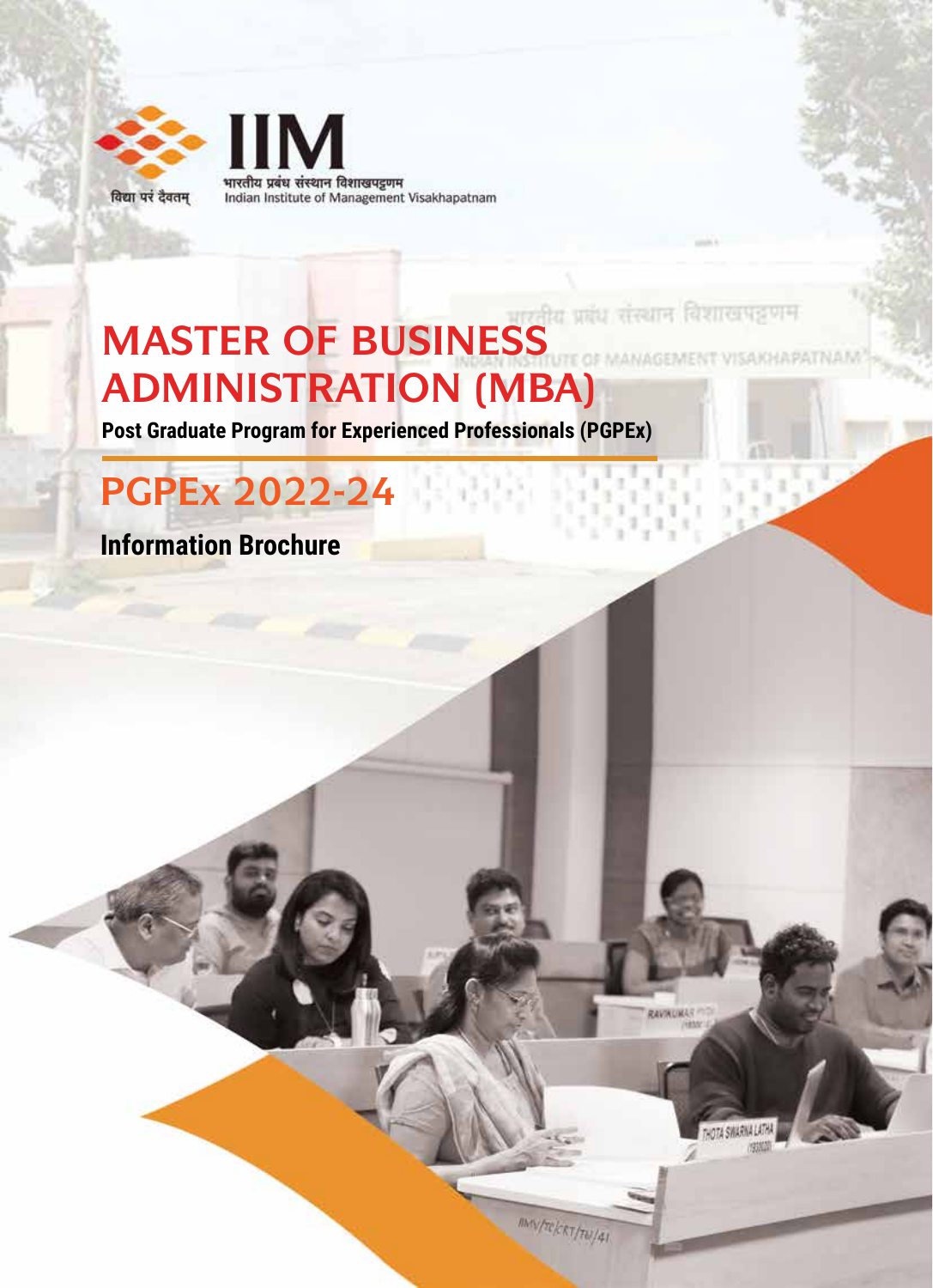| 3  |
|----|
|    |
| 5  |
|    |
|    |
|    |
|    |
|    |
|    |
|    |
|    |
| 11 |
| 11 |
| 11 |
| 12 |
| 14 |
| 15 |
|    |

## **CONTENTS**

## **About IIM Visakhapatnam**

Indian Institute of Management Visakhapatnam belongs to the prestigious IIM family of business schools. It is a new generation IIM, set up by the Government of India in September 2015. It is an Institution of National Importance under the IIM Act 2017. The Institute is presently located in its temporary, but state-of-the-art facility in the salubrious Andhra University campus in the heart of the 'City of Destiny', Visakhapatnam.

## **Mentorship**

Indian Institute of Management Bangalore (IIMB), the acknowledged leader in management education, was the mentor for IIM Visakhapatnam. The academic and governance processes of IIM Visakhapatnam are therefore aligned with those of IIM Bangalore, ensuring high standards, ab initio.

## **Faculty**

Faculty at the IIM Visakhapatnam have impressive academic and research credentials. This cohort is complemented by faculty drawn (predominantly) from IIM Bangalore, policy makers as well as industry professionals and practitioners, based on need.

## **Strengths of IIM Visakhapatnam**

- Excellent linkage with the Central Government and the Government of AP.
- **Conducted in the renowned and salubrious Andhra University campus, ideal for focused** knowledge pursuit.
- Epitome of national character with students and faculty from across the country. World-class facilities and knowledge resources for learning- outcomes of high impact.
- 
- Sought-after source for Management Development Programs by Govt. of India and Corporate Sector.
- year-after-year.
- **Technology Incubation & Development of Entrepreneurship Centre under the Ministry of** Electronics & IT (MeitY), GOI.
- **Incubation of ideas of aspiring women-entrepreneurs under 'Women Start-up Program'.**



**Top performance in flagship MBA program student-placements, qualitative and quantitative,** 

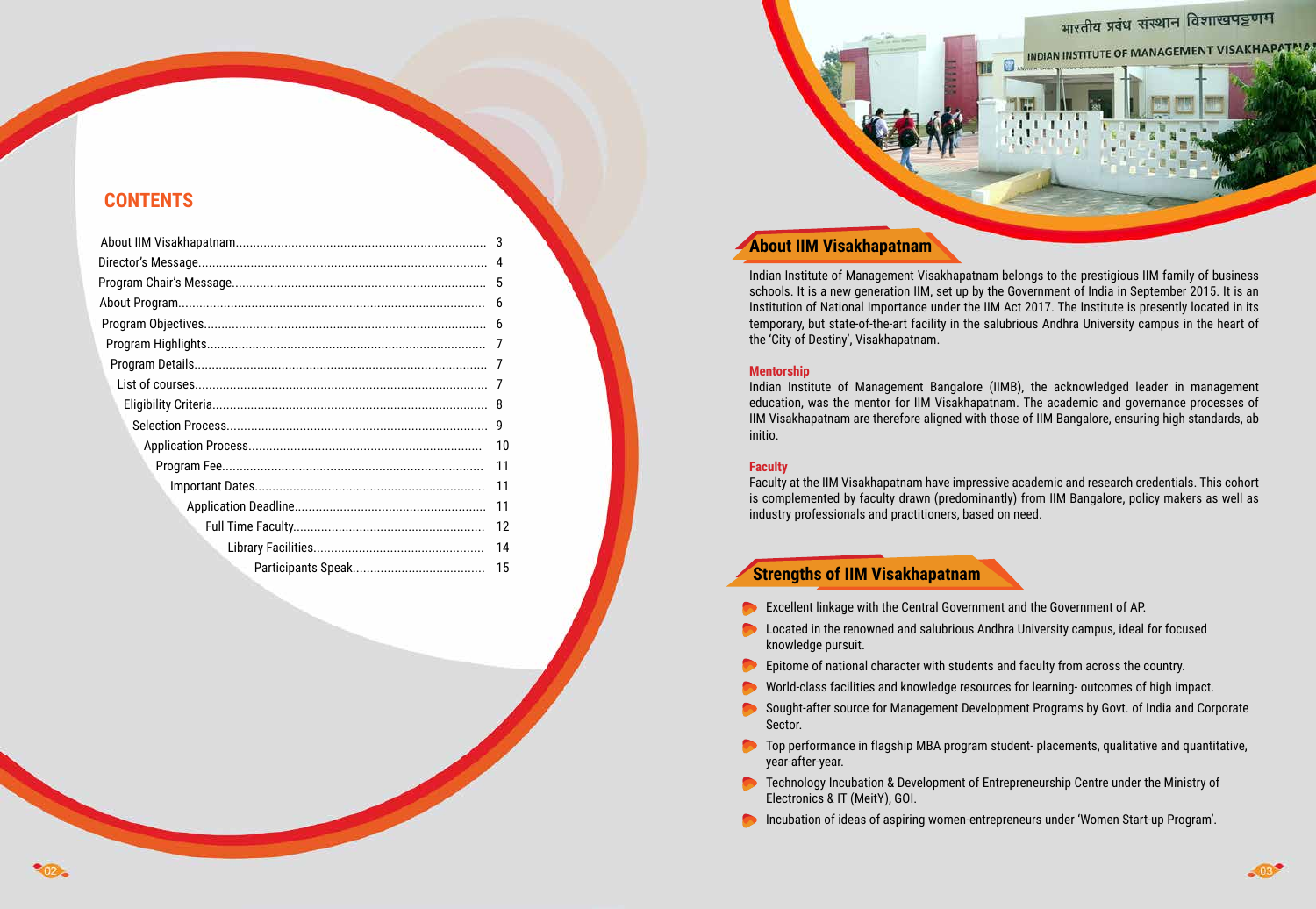Visakhapatnam is the crucible of intellect, innovation and industry, entrepreneurship, and enterprise. That the city is base to several large, medium, and small companies (public and private) in the core sector, energy, financial services, infrastructure, IT, pharma etc. exemplifies this fact.

For these city-based organizations to continue to succeed in competition and excel in delivering value to their stakeholders through their products and/or services, it's important that their human resources are up to date with new knowledge and skill sets to address challenges in the current business context.

The PGPEx (Post Graduate Program for Experienced-professionals) of IIM Visakhapatnam (an Institution of National Importance under the IIM Act 2017) addresses precisely this felt-need. The curated Program contributes to the development of professional managers, entrepreneurs, and stewards of existing and emerging enterprises in the private, public, and social sectors by providing them with management education of global quality. The content-rich curriculum and learner-centric pedagogy help the Programparticipants successfully build on their system skills, soft skills and social skills.

With classes scheduled conveniently in the evenings and over weekends, the Program, now in its second batch, offers an ideal 'learn while you earn' opportunity to professionals based in and around Visakhapatnam.

"Welcome Aboard" is our call to all the aspirants with ambition to lead as game-changers and change-makers in their organizations!

**Prof. M Chandrasekhar** Director



## **Director's Message**

### Dear Students,

Welcome to the fourth batch of the two-year Post Graduate Program for Experienced Professionals (PGPEx), leading to the award of Master of Business Administration (MBA) degree at the Indian Institute of Management Visakhapatnam (IIMV). The PGPEx program offers a holistic and transformative learning experience that will enable you to deal with various challenges you may encounter in your journey towards self-development and professional excellence.

The PGPEx curriculum is specifically designed for experienced individuals who look forward to leadership roles. The curriculum is a mix of core courses that will expose you to basic concepts in various functional areas of management and elective courses to develop advanced skills and expertise in specialized areas of your interest.

IIM Visakhapatnam currently has more than thirty core faculty members who steer all the academic activities of the institute. I urge you to take full benefit of their experience and specialization, which spans over ten broad areas. Apart from them, many industry-leading specialists offer courses in the PGPEx program as visiting faculty members. The institute is currently housed in the vibrant campus of Andhra University. IIMV offers its students access to excellent infrastructure, including state-of-the-art classrooms, meeting rooms, in-campus Wi-Fi, and library to name a few. For details about the program, its requirements, and other relevant information, please go through the PGPEx handbook thoroughly.

I am sure this program will be exciting and enriching for you as well as be immensely helpful to further your career. I welcome you again and wish you the best as you commence your academic journey at IIM Visakhapatnam.

## **Prof. Saroj Kumar Pani**

Chairperson, PGPEx





## **Program Chair's Message**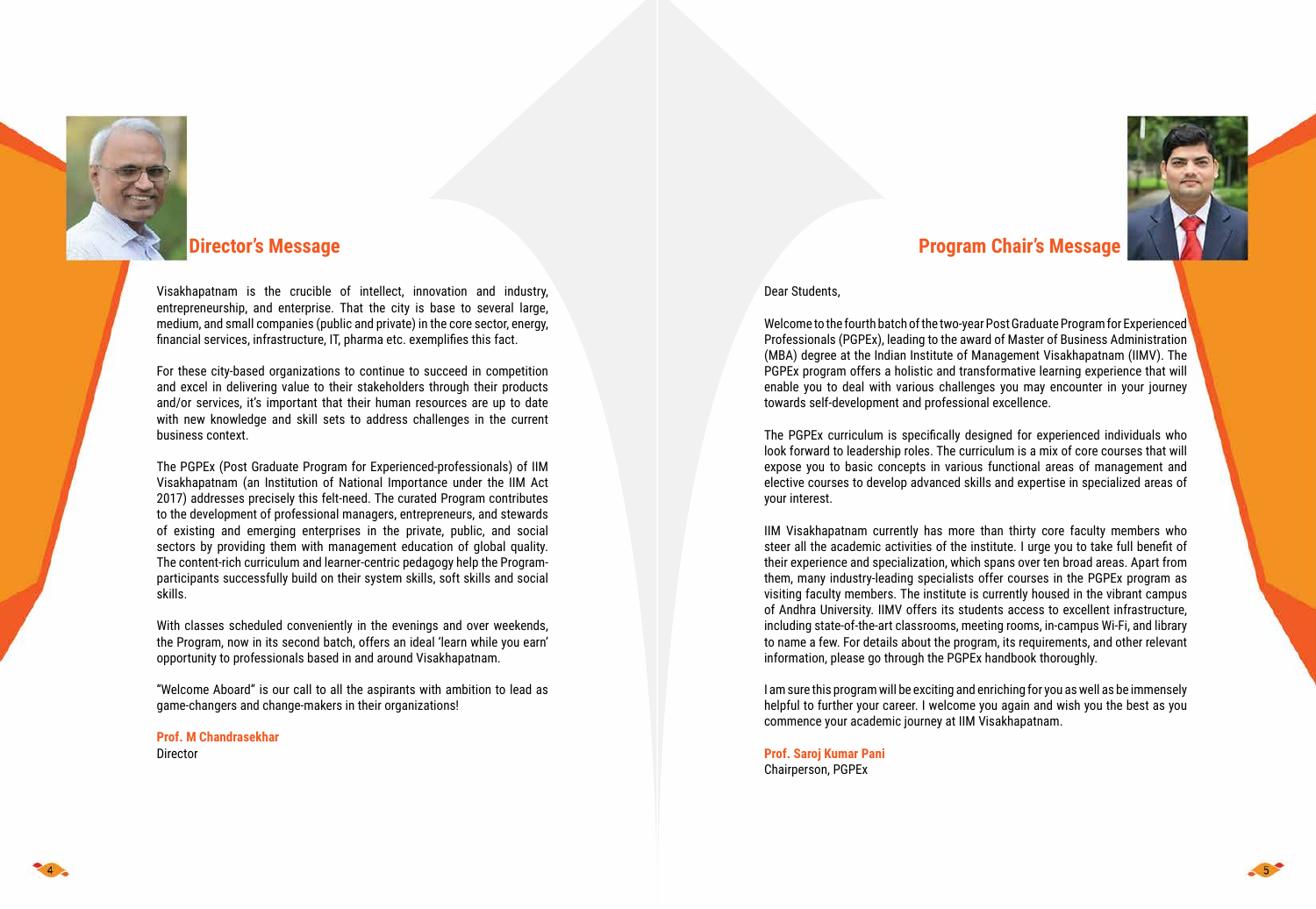## **List of Courses**

Electives would be finalized and offered based on the profile of participants, so that they are able to derive maximum benefit from the Program.







## **About Program**

The fourth batch of the Post Graduate Program for Experienced Professionals (PGPEx) leading to the award of Master of Business Administration (MBA) degree is being launched by the Indian Institute of Management Visakhapatnam (IIMV).

This non-residential weekend program is an excellent opportunity for experienced professionals located in and around the City of Visakhapatnam to acquire new knowledge and skills and advance their careers.

The admission process has started at the Indian Institute of Management Visakhapatnam (IIMV), for the fourth batch of the Post Graduate Program for Experienced Professionals (PGPEx) leading to the award of Master of Business Administration (MBA) degree.

## **Program Objectives**

The overarching goal of the Program is to help the participants enhance their managerial competencies and leadership skills for professional growth and development; and through that advanced learning, contribute more effectively to their organizations.

The specific objectives of the Program are to help the participants:

- Understand the demands and challenges of modern business organizations;
- Enhance their knowledge in functional management domains;
- Sharpen their skills in diagnostic, analytical and decision-making tools and techniques;
- Contribute to their organizational development with greater competence and confidence.

# **Program Highlights Program Details**

----------------------------------------------------------------------------------------------------------------





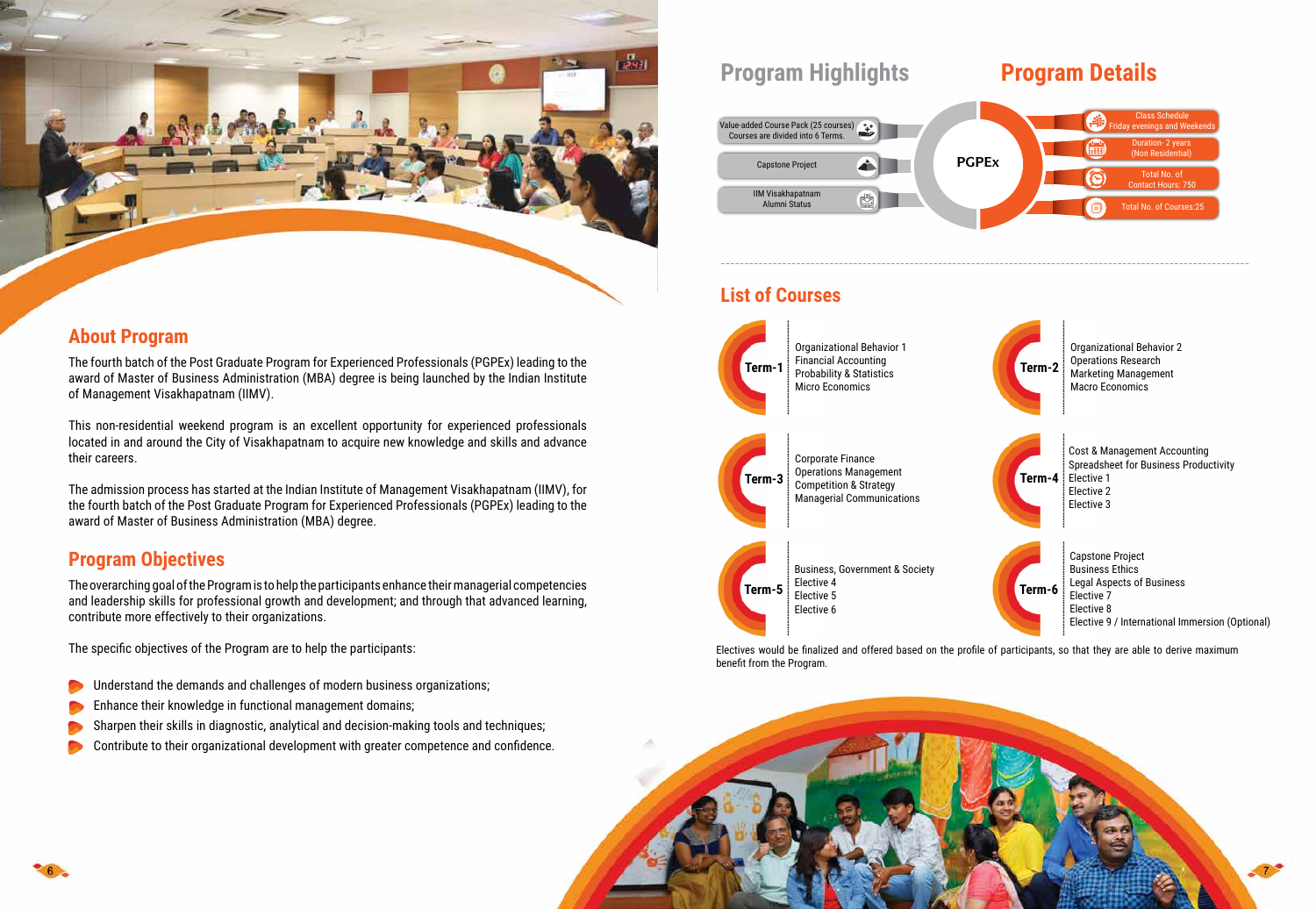

**Eligibility Criteria**

The eligibility criteria for admission into the Program are as follows:

- The applicant must hold a bachelor's degree (minimum 55% marks or equivalent) that has been recognized by an authorized body in India. The Bachelor's degree obtained by the candidate must entail a minimum of three years of education after completing higher secondary schooling (10+2) or its equivalent.
- The applicant must have a minimum of three years of full-time work experience as on May 16, 2022 at an officer/executive level or higher; as a professional or as an entrepreneur. Part time work experience, clerical (non-officer/ non-executive) experience and apprenticeship will not be considered as eligible work experience.
- Applicants require a valid CAT / GMAT / GRE score to be considered for admission.
- Alternatively, applicants also can choose to apply for PGPEx by opting to take IIMV Test.

## **Selection Process**

- **Applicants will be short-listed based on their** performance in CAT/ GMAT/ GRE/ IIMV Test, as chosen by the candidate, performance in the prior qualifications, and duration of work experience.
- Shortlisted candidates will be called for a Personal interview. The interview panel will evaluate each candidate's performance based on such factors/ parameters as SOP, diversity, general awareness, leadership qualities, accomplishments at workplace, etc.
- At the time of the interview, employed candidates will be required to produce a "No Objection Certificate" from their employers.
- Final selection will be made based on a composite score comprising the performance in the Admission Test, nature and extent of work experience, SOP and Interview.
- The composite total score will be calculated using a multi-factor model.
- $\bullet$  The admission offer will be made to a certain percentage of applicants depending on the availability of seats and their satisfying a minimum cut-off on the composite score



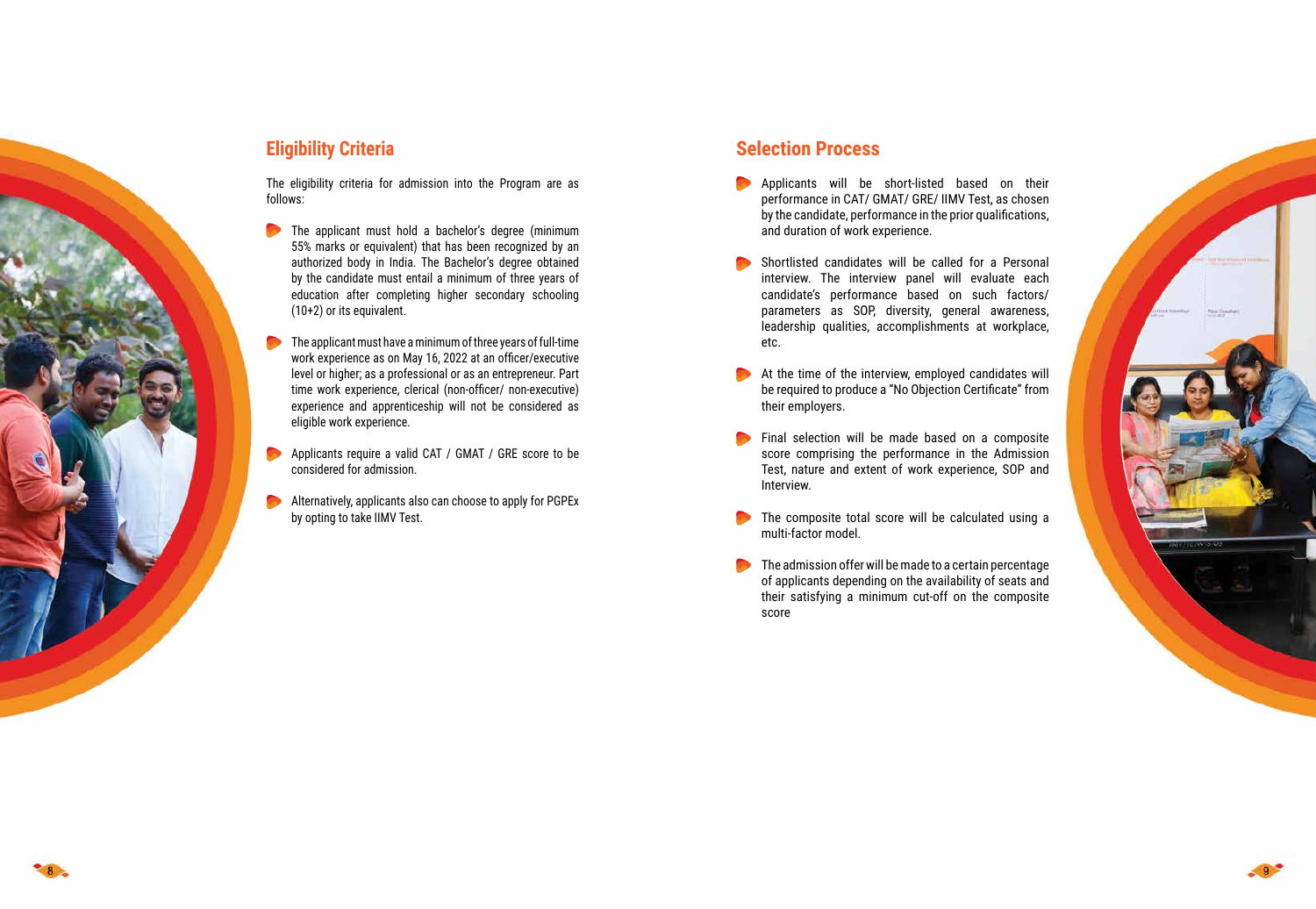

## **Application Process**

The application form for admission to PGPEx 2022-24, will be available at https://www.iimv.ac.in/pgpex







- A non-refundable application fee of INR 1000/- is to be submitted along with the application. SC, ST, PwD, Women applicants are exempt from paying the application fee. NC-OBC and EWS applicants are required to pay 50% of the fee viz. INR 500/-. In such cases, proper certificate issued by a competent authority must be attached with the application, without fail.
- Candidates opting to appear for the IIMV Test will have to pay a nonrefundable fee of INR 1000/- in addition to the application fee. There is no discount for any category of applicant, for the IIMV Test fee.
- Application fee and IIMV Test fee (both non-refundable) as mentioned above, should be paid on-line through the 'Online Fee Payment' SBI link in the Institute's website https://www.iimv.ac.in. This link will also be available in the admissions page for PGPEx.

# **Important Dates - 2022**

## **Program Fee**

INR 10,80,000/- (Rupees Ten Lakh, Eighty Thousand only)

Payable in six instalments before the commencement of each term (as below):

| <b>Terms</b> | <b>Amount (INR)</b> |
|--------------|---------------------|
| Term $-1$    | 1,80,000            |
| Term $-2$    | 1,80,000            |
| Term $-3$    | 1,80,000            |
| Term $-4$    | 1,80,000            |
| Term $-5$    | 1,80,000            |
| Term $-6$    | 1,80,000            |
| <b>Total</b> | 10,80,000           |

Note : In addition to the above program fee, expenses incurred towards international immersion (optional) to be borne by the students on actual basis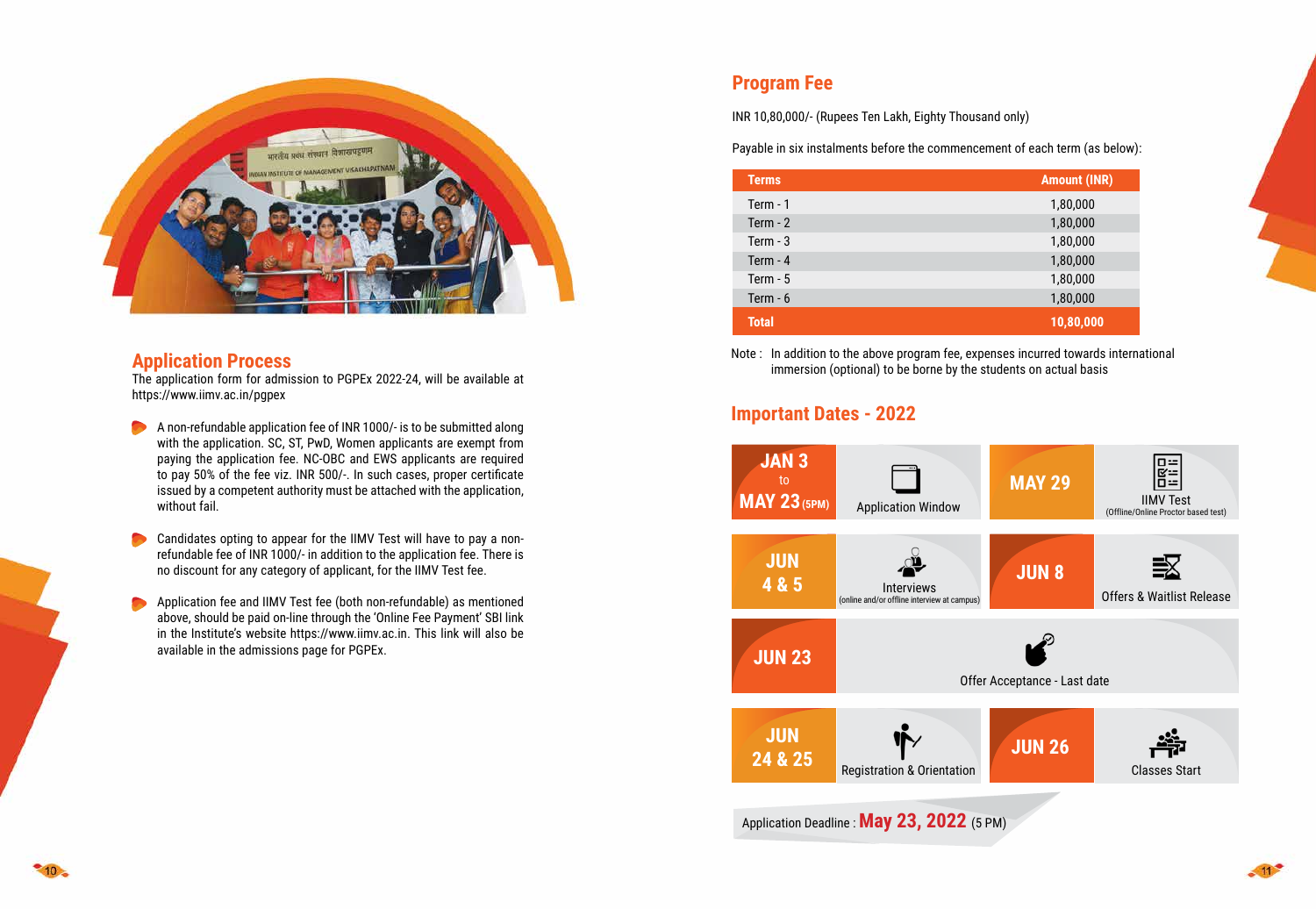Education : PhD (IIT Roorkee) Experience : 4.5 years in Teaching 1 year in Industry

: Production & Operations Management

# **Full Time Faculty**



**Amit B Chakrabarti**<br>Area : Strategy : Strategy Education : FPM (IIM Calcutta) Experience : 5 years in Teaching & 8 years in Industry

**Amit Shankar**<br>Area : Marketin : Marketing Education : PhD (IIT Kharagpur) Experience : 7 years in Teaching



**Ankit Kumar**<br>**Area Econo** : Economics & Social Sciences Education : PhD (IIM Raipur) Experience : 1 year in Teaching



**Bhargab Chattopadhyay**<br>Area : Decision Sciences & Info : Decision Sciences & Information Systems Education : PhD (University of Connecticut) Experience : 10 years in Teaching



**Anupama Sharma** : OB & HRM Education : FPM (IIM Indore) Experience : 6 years in Teaching & 2 years in Industry



**Bishakha Majumdar**<br>Area 1008 & HRM  $:$  OB & HRM Education : FPM (IIM Indore) Experience : 7 years in Teaching 1.2 years in Research



**Deepika Gupta**<br>Area : Strategy : Strategy Education : FPM (IIM Bangalore) Experience : 5 years in Teaching & 12 years in Industry



**Chandreie Mukherjee**<br>Area **Management Commu** : Management Communication Education : PhD (Pondicherry University) Experience : 3.5 years in Teaching



**B. Srirangacharyulu** : Production & Operations Management Education : PhD (IIT-Madras) Experience : 21 years in Teaching

**Balaji Subramanian**  $:$  OB & HRM Education : PhD (IIM Kozhikode) Experience : 8 years in Teaching & 3 years in Industry



**Kaveri Krishnan**<br>Area : Finance & A : Finance & Accounting Education : FPM (IIM Bangalore) Experience : 4 years in Teaching & 3 years in Industry







**Milan Kumar** : Production & Operations Management Education : FPM (IIM Calcutta) Experience : 4 years in Teaching & 2 years in Industry



**M Chandrasekhar**<br>Area : Public Policy

: Public Policy Education : PhD (IIT-Bombay) Experience : 20 years in Teaching & 19 years in Industry



**M V Anuradha**<br>Area : OB & HRN : OB & HRM

: Finance and Accounting Education : FPM (IIM Indore) Experience : 5 years in Teaching & 5 years in Industry

: Information Systems Education : FPM (IIM Bangalore) Experience : 2 years in Teaching & 9.5 years in Industry



**Prince Doliya**<br>Area : Finance

: Finance & Accounting Education : PhD (IIT Roorkee) Experience : 4 years in Teaching & 1 year in Industry

## **Saroj Kumar Pani**



**Josyula Srinivas** Area : Information Systems Education : PhD (University of Hyderabad) Experience : 11 years in Teaching & 27 years in Industry

: Entrepreneurship Education : PhD (IIM Bangalore) Experience : 12 years in Teaching & 3 year in Industry

**Kalyan Kolukuluri** : Economics Education : PhD (IIM Bangalore) Experience : 4 years in Teaching & 5 years in Industry





**Sushil Kumar**<br>*Area* : Entrepre : Entrepreneurship Education : PhD (IIM Raipur) Experience : 3 years in Teaching & 1 year in Industry

: Management Communication Education : PhD (EFLU, Hyderabad) Experience : 4 years in Teaching

## **Vinay Ramani**<br>Area **Economi**



**Vimal Kumar M**<br>Area : Information : Information Systems Education : PhD (IIM Trichy) Experience : 5 years in Teaching

: Economics Education : PhD (The University at Buffalo) Experience : 14 years in Teaching & 1.5 years in Industry

## **Vivek Madupu**<br>Area : Marketing

: Marketing Education : PhD ( Memphis) Experience : 18 years in Teaching & 2 years in Industry



**Shivshanker Singh Patel**<br>Area 11 Decision Sciences : Decision Sciences





Education : FPM (XLRI) Experience : 10 years in Teaching & 3 years in Industry

## **Neena Pandey**



**P R S Sarma** : Production & Operations Management Education : PhD (IIT Delhi) Experience : 13 years in Teaching & 21 years in Industry



**Rohit Titiyal** : Production & Operations Management Education : PhD (IIT Kharagpur) Experience : 2 years in Teaching



**Shalini Agnihotri**

Area : Finance & Accounting Education : PhD (FMS, Delhi) Experience : 6 years in Teaching

Education : PhD (IISc, Bangalore) Experience : 6 years in Teaching & 1.5 years in Industry



## **T Sunitha**



**Vishal Singh Patyal** Area : Decision Sciences Education : Fellow (NITIE, Mumbai) Experience : 5 years in Teaching & 1 year in Industry





# **Mohammad Shameem Jawed**<br>Area **Finance and Accounting**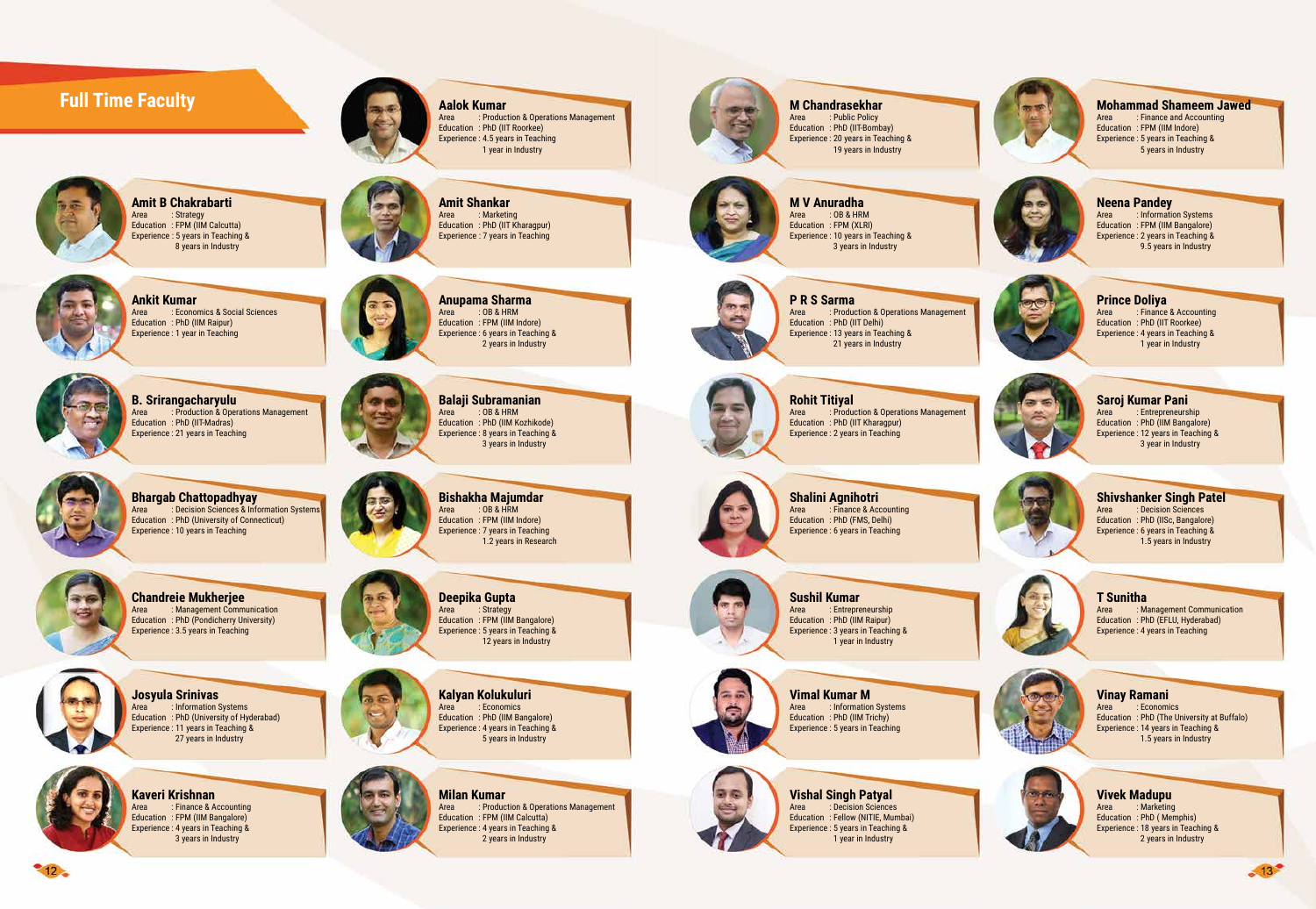## **Library Facilities**

IIMV Library is equipped with the latest software packages and a large collection of books, CDs, videos, Indian and international journals; magazines and research reports relating to management and allied subjects. The library has access to almost all the major journals in the management disciplines. The Institute is committed to expanding the knowledge-resources on an ongoing basis. It subscribes to and provides access to several academic online databases.

# **Library collection highlights**



**Print Books** Including textbooks, handbooks, working **2247** papers, and government publications



# **38** Including HBR, MIT Sloan Management Review, California Management Review, The Economist, Time etc.

**Print Magazines and Journals**

## **Print Newspapers**

Including Business Line, Business Standard, Economic Times, Deccan Chronicle, The Hindu, Times of India, The New Indian Express, Saakshi, Eenadu and Mint.



| <b>E-Books</b><br>ProQuest eBook<br>Central                                                                                                                                                                                                        | 205966+ | 8  | <b>Online magazines and Newspapers</b><br>Financial Times Online, Wall Street Journal, Pressreader, ET<br>Prime, The Ken, The Economist, Mint Online, Business Stan-<br>dard Online                                                                                                                                                                               |
|----------------------------------------------------------------------------------------------------------------------------------------------------------------------------------------------------------------------------------------------------|---------|----|-------------------------------------------------------------------------------------------------------------------------------------------------------------------------------------------------------------------------------------------------------------------------------------------------------------------------------------------------------------------|
| <b>E-Journals</b><br>Elsevier Science Direct (331), Emerald (297), Taylor<br>and Francis (404), INFORMS (16), SAGE (733),<br>Wiley (550), Project Muse (687), Springer (1703),<br>Palgrave (45)                                                    | 4963+   |    | <b>Research Support Tools</b><br>SCOPUS (abstract database), Turnitin, Grammarly, Overleaf,<br>EBSCO Discovery Search Engine, SSRN membership, Quillbot                                                                                                                                                                                                           |
| <b>Other Databases</b><br><b>EBSCO Business Source Complete, JSTOR, ProQuest</b><br>ABI Inform, CRISIL Research, Indiastat.com (India<br>specific Statistical information), WARC, Passport<br>Euromonitor, South Asian Achieve, LexisNexis Acadmic | 9       | 17 | <b>Finance Database</b><br>Company Financials, Annual reports, market data, industry,<br>and company analysis, etc Ace analyzer, Capitaline, CMIE<br>Prowess IQ, CMIE Prowess Dx, EMIS Intelligence, S&P Global<br>Market Intelligence, EPWRF Time Series, NSE Infobase,<br>Venture Intelligence, Marketline, Thomson Reuters, CEIC,<br>Eikon, Prime Mutual Fund. |
| <b>Online Reference Sources</b><br>Wiley Encyclopaedias, Palgrave Encyclopedia                                                                                                                                                                     |         |    |                                                                                                                                                                                                                                                                                                                                                                   |
|                                                                                                                                                                                                                                                    |         |    |                                                                                                                                                                                                                                                                                                                                                                   |

# **Participants Speak**



### **Divya Kuppili**

PGPEx 2020-22 Usability Lead, EEDP, Ex-Employee of GE Healthcare (2010-2018)

----------------------------------------------------------------------------------------------------------------- The PGPEx program at IIM Visakhapatnam has been a truly enriching and stimulating learning experience so far. The well-crafted course curriculum caters perfectly to the needs of an experienced professional. The faculty is world-class; their passion for teaching is inspirational. The professors use case-based instruction and simulations such as cesim that challenge our critical thinking, help us internalize the concepts, and apply our learnings to solve real-world problems.

The first-year courses provided a solid business management foundation. The second-year electives are helping me pursue my newly found interest in the field of finance more deeply.

I must say that this program has been transformational personally. I now look at complex business problems more holistically, from multiple perspectives, and analyze the impacts on different business functions. Without a doubt, this is the best investment I have ever made in myself.

### **Prerna Baid** PGPEx2019-21 Director, ACN Infotech



'Dreams do come true!', I live by that statement. It was with an apprehensive heart and unfulfilled dream that I had restarted my academic journey at IIMV, pursuing an MBA degree as the debut batch of the PGPEx program. But, what an amazing, enriching and life changing journey it has been!

IIMV is an institute par excellence and its PGPEx program gives an unparalleled opportunity to professionals in and around Visakhapatnam to learn the science behind business and cement their attributes, knowledge, and skills towards improved performances, transforming them into more successful entrepreneurs and managers.

What makes IIMV so special for me is the amazing faculty-who combine their superior research knowledge with innovative teaching methods. The learning through case analyses, group discussions, projects and real-world simulations help to better understand and tackle the real challenges businesses face daily. Each one of my professors have patiently handled my endless doubts and queries, even beyond the scope of our syllabus! No wonder then, that creative, critical out-of-box thinking is encouraged and nurtured at IIMV. This, in my opinion, is what holistic learning is all about! I strongly recommend this program for all professionals who want to surge ahead in their professions and make significant and quality contributions to their respective domains.

**Sandeep Raja J** PGPEx 2019-21 Manager, SAIL



PGPEx program at IIMV is a great opportunity for working professionals in and around Vizag and for those who can travel at weekends to Vizag. With an excellent curriculum and experienced faculty, the learning is enriching and worthy. The course gives a complete knowledge about Enterprise model and the business strategies. The faculty in the finance area are best of class and updated courses like Analytics and Blockchain will help to understand the upcoming/future business models. Entire team and management of the Institute is student friendly and cooperative. I feel worth spending my time and money and proud to get pass out from IIMV.



### **Shilparaju Kakarlapudi** PGPEx 2019-21

Director, Greyspace business consulting services private limited

-----------------------------------------------------------------------------------------------------------------

The atmosphere at IIM Vishakhapatnam was truly special for me and in my two years journey, I was surrounded by brilliant students and staff who motivated me to learn as much as I can. The PGPEx program is unique because each cohort has professionals from varied work experiences, which expanded our outlook.

The wide variety of courses and electives offered at IIMV have helped build me into a more confident entrepreneur. The holistic approach of the course gave us a grasp of all the areas of management, which is crucial as we grow in our careers.

The professors are experts in the fields they teach, they always encouraged questions and answered based on their own empirical experience which made the learning processes a lot easier. Furthermore, modules included strategy simulations, work-based projects, course of independent study and capstone projects, which helped me interact with the business community and gain valuable insights into real world business problems and solutions.

I can truly say that this experience has enriched me, and I will carry the lessons learnt at IIMV throughout my professional and personal life. I look forward to being associated with IIMV in all my future endeavours.

### **T. Swarna Latha** PGPEx 2019-21

Managing Director, Techsol Industrial Solutions India Pvt. Ltd.

----------------------------------------------------------------------------------------------------------------- The Study of PGPEx at IIMV, has elated me with graceful recognition in society, education and Management. Studying at the premier Institute like IIMV, allowed me to speak with and publish in Harvard Business Publishing twice, integrate and coordinate with eminent professors over the country. The curriculum is designed in such a way that it is most useful for working executives with present trends and technologies. IIMV encouraged me in every aspect of learning and research. All the staff, professors, coordinators are always accessible and supportive in every aspect of academics.



including the terms of the Program without notice.